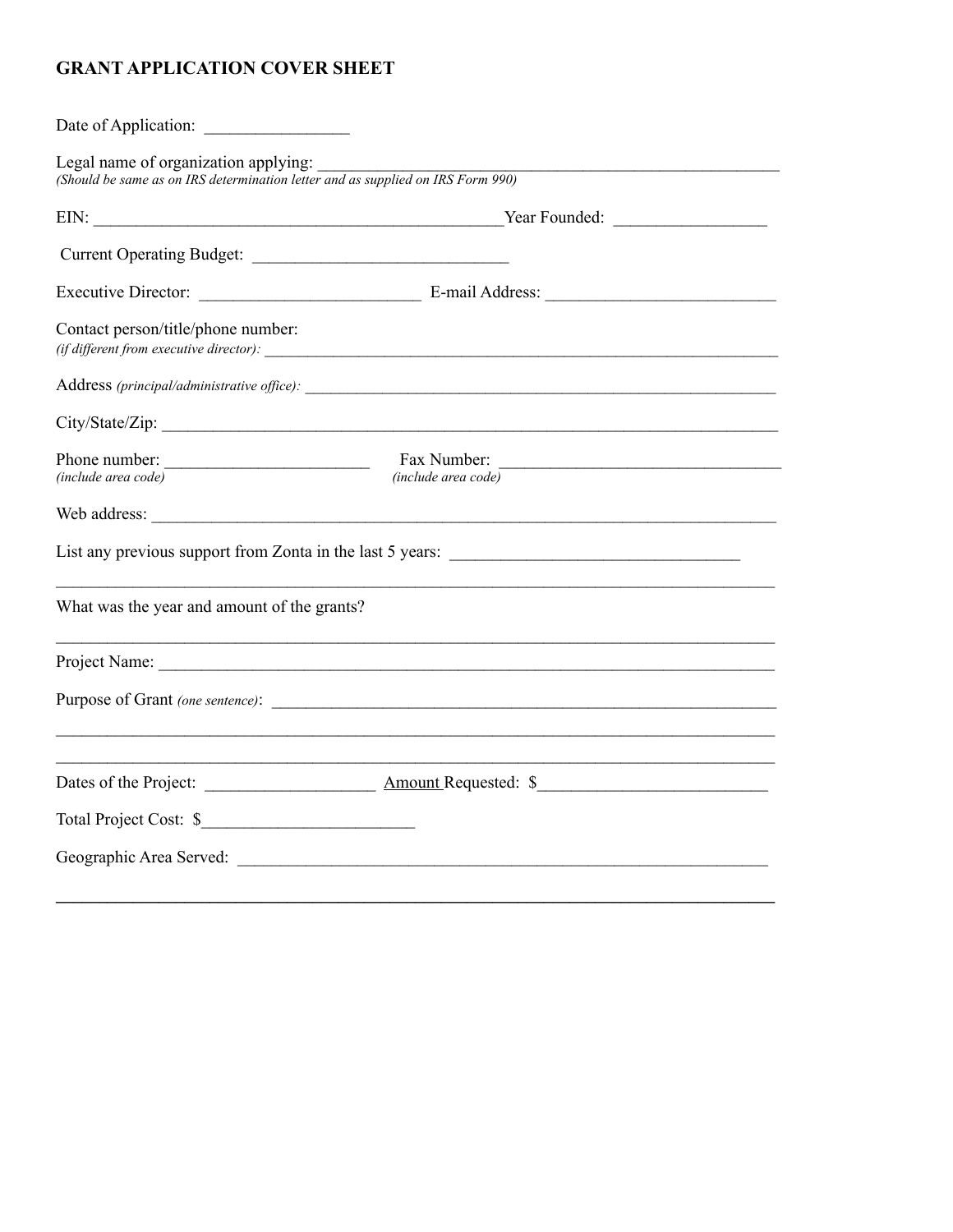# **GRANT APPLICATION FORMAT**

*Please provide the following information in this order. Use these headings, subheadings and numbers provided in your own word processing format, thus leaving flexibility for length of response.*

### *A. NARRATIVE*

#### **1. Executive Summary**

• Begin with a half-page executive summary. Briefly explain why your agency is requesting this grant, what outcomes you hope to achieve, and how you will spend the funds if the grant is made.

#### **2. Purpose of Grant**

- Statement of needs/problems to be addressed; description of target population and how they will benefit.
- Description of project goals, measurable objectives, action plans, and statements as to whether this is a new or ongoing part table for implementation.
- Goals
- Measurable objectives

#### **3. Evaluation**

• Plans for evaluation including how success will be defined and measured.

#### **4. Budget Narrative/Justification**

- Provide a budget for use of the requested grant.
- List of amounts requested of other foundations, corporations and other funding sources to which this proposal has been submitted.
- List of priority items in the proposed in the proposed budget, in the event that we are unable to meet your full request.

#### **5. Organization Information**

- Brief statement of organization's mission and goals.
- Description of current programs, activities and accomplishments.
- Organizational information, including board, paid staff and volunteer involvement.

### *B. ATTACHMENTS*

- 1. A copy of the current IRS determination letter indicating  $501(c)(3)$  tax-exempt status.
- 2. List of Board of Directors.
- 3. Finances:
- Organization's current annual operating budget, including expenses and revenue.

**\_\_\_\_\_\_\_\_\_\_\_\_\_\_\_\_\_\_\_\_** *\_\_\_\_\_\_\_\_\_\_\_\_\_\_\_\_\_\_\_\_* 

4. Letters of support should verify project need and collaboration with other organizations. (Optional)

 Zonta Club of St. Louis's entire responsibility is expressly limited to payment of the total grant, if approved, and Zonta does not assume any further responsibility in connection with this grant. The grantee organization agrees to indemnify and hold harmless Zonta Club of St. Louis and their officers, directors, and agents from and against any liabilities and expenses, including attorneys' fees, arising from the grantee organization's actions or omissions or those of its officers, directors, employees or agents.

#### **Acceptance of the grant, if approved, confirms your agreement to:**

· Include, if applicable, Zonta's logo on any purchases made using the grant,

· Give credit to Zonta in all communications and media releases relating to the project funded by the grant, and

**\_\_\_\_\_\_\_\_\_\_\_\_\_\_\_\_\_\_\_\_\_\_\_\_\_\_\_\_\_\_\_\_\_\_\_\_ \_\_\_\_\_\_\_\_\_\_\_\_\_\_\_\_\_\_\_\_\_\_\_\_\_\_\_\_\_\_\_\_\_\_\_\_\_\_** 

· Provide digital evidence (i.e. report, pictures, video) of how money was utilized within 90 days of the project's completion.

I/We confirm my/our consent to Zonta Club of St. Louis storing and using our data as described in the Zonta Data Protection Policy. I/We confirm that the money will only be used to benefit women and girls in the Zonta club's local community and/or for the designated purpose of this grant and that any unspent funds will be returned to the Zonta Club of St. Louis within 30 days.

*Signature, Chairperson, Board of Directors Signature, Executive Director* 

*Typed Name and Title* The Typed Name and Title **Typed Name and Title** 

*Date Date*